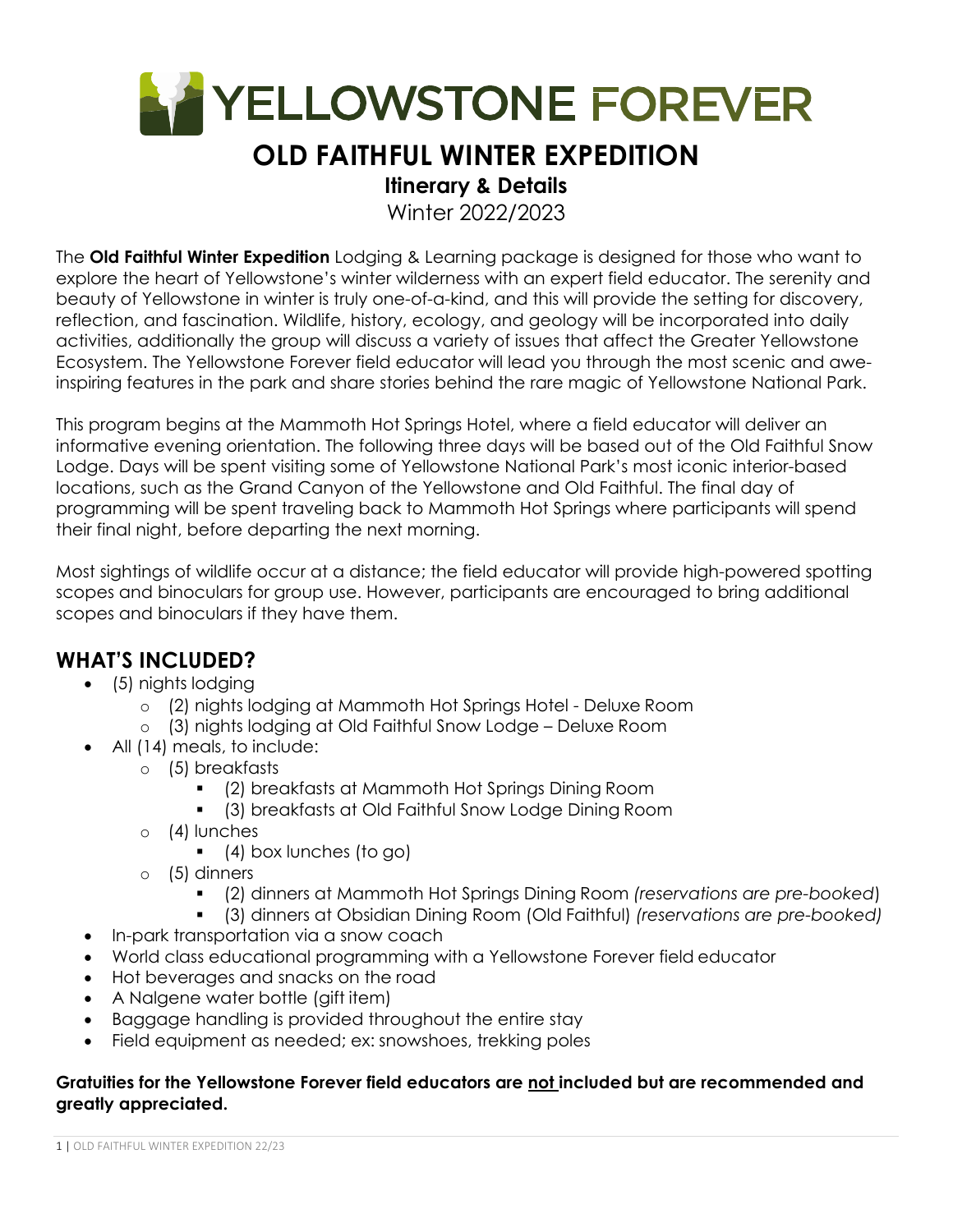# **WHY CHOOSE A LODGING & LEARNING PROGRAM?**

These award-winning Lodging & Learning packages are developed through a partnership with Yellowstone National Park Lodges and Yellowstone Forever. These packages combine the best lodging locations with an exceptional immersive field education experience. Here's why this package stands out:

- **Yellowstone Forever is Yellowstone National Park's official nonprofit education and fundraising partner.** Yellowstone Forever's mission is to protect, preserve, and enhance Yellowstone National Park through education and philanthropy. To learn more about Yellowstone Forever, visit our website, yellowstone.org.
- **Support Yellowstone National Park.** Proceeds collected by Yellowstone Forever educational programs are used to preserve Yellowstone National Park and provide more opportunities for people to experience its magic.
- **Yellowstone Forever Field Educators are world class.** The Yellowstone Institute has been providing in-depth educational programs in Yellowstone for over 40 years. Yellowstone Forever field educators are among the best experts in Yellowstone. Educational staff are passionate professionals with significant training who are dedicating their careers to this vital work. They live in the Yellowstone ecosystem, they work and train alongside park researchers and educators, and thus can provide accurate and exciting behind the scenes perspectives on the park's natural and cultural history. They know where to go and when, and they handle all the details to make the experience as enjoyable as possible.
- **Small group size.** Old Faithful Winter Expedition programs have a max capacity of 10. The program capacity size allows participants to enjoy camaraderie with fellow participants and receive more attention in a small group setting. It allows the educator to take an inquiry-based approach to learning and tailoring the experience to the group's specific interests.
- **Essential equipment provided.** Yellowstone Forever provides high-quality scoping equipment to bring distant wildlife into crisp, clear view. Educators are at a minimum Wilderness First Aid certified. They carry a first aid kit and handheld radio during all outings and provide bear spray to participants if hiking in bear country. Additionally, they incorporate teaching aids such as skulls, tracks, pelts, books, I-Pads with videos, and test equipment such as temperature guns for thermal features.
- **Incredible in-park lodging.** All lodging in this package is in the park, within short walking distance from popular features and spectacular scenery. This minimizes drive time during daily outings and allows more time to enjoy the park's features at a relaxing pace. It also allows more time in the evenings, after daily outings, to relax and enjoy the beautiful surroundings.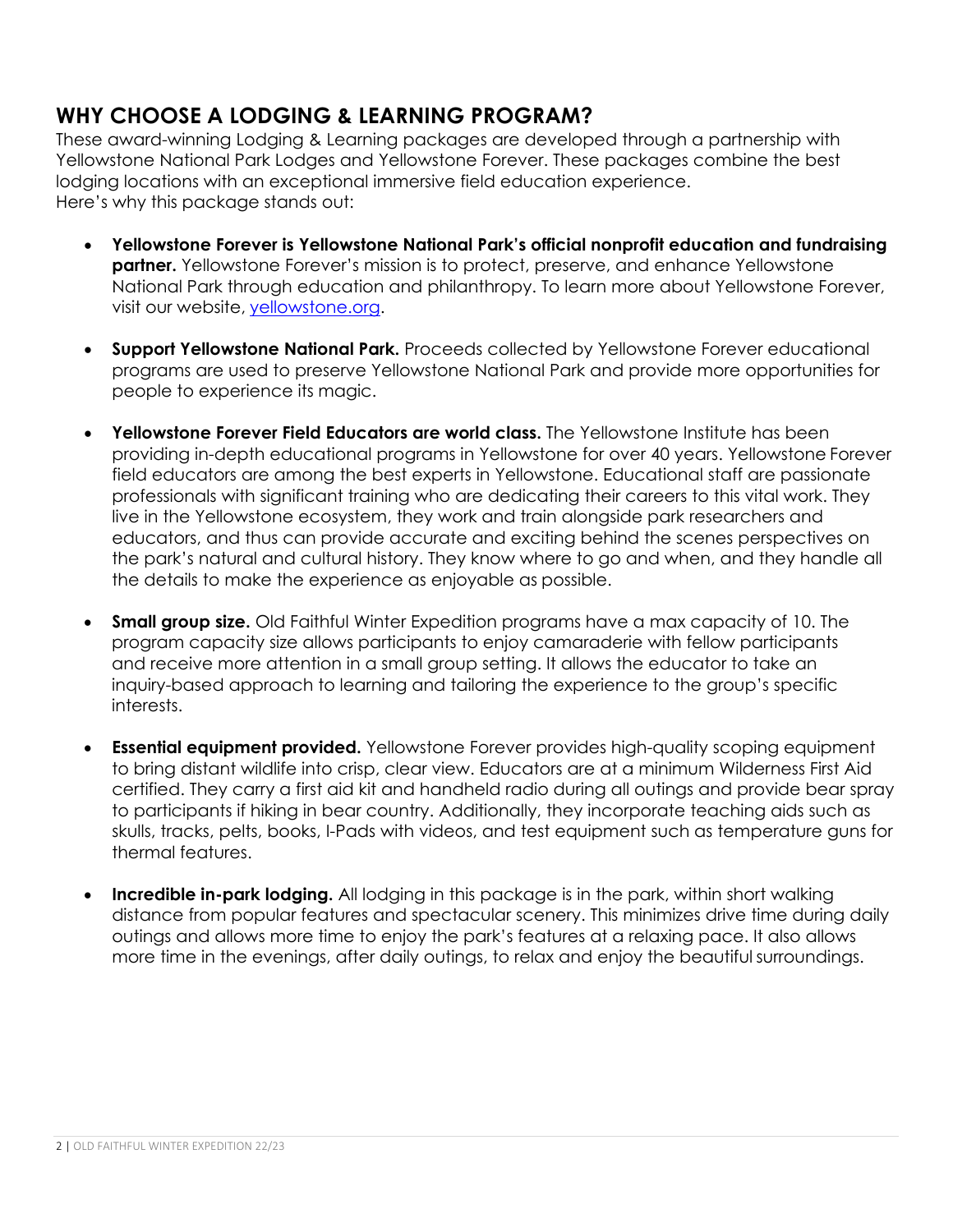# **PROGRAM ITINERARY**

The itinerary is designed to take advantage of the best opportunities in the park, but may be adjusted to adapt to weather conditions, wildlife activity, holidays, and road construction.

## **Day 1 Welcome and Orientation**

Participants are welcome to check into the Mammoth Hot Springs Hotel beginning at 4:00 p.m. After checking in, guests will meet a Yellowstone Forever field educator for an orientation. Education staff will go over the program itinerary, discuss clothing and equipment needed for daily outings, and answer any questions participants may have. After the orientation guests will have dinner reservations at the Mammoth Hot Springs Dining Room.

**5:30 p.m. Orientation at Mammoth Hot Springs Conference Room** *Specific room to be determined; ask front desk for directions Will be provided meal coupons for all included meals* 

### **7:00 p.m. Participant Dinner at Mammoth Dining Room**  *Dinner for this night is provided and reservations have been pre-booked. Confirm reservations at check-in*

### **Day 2 Depart for Old Faithful**

The group will board a chartered snow coach for a scenic trip to the Old Faithful Snow Lodge. The group will explore points of interest along the way, such as Norris Geyser Basin and Madison Junction, and stop to enjoy wildlife sightings. To finish up the day, the group will settle into the Old Faithful Snow Lodge.

*Breakfast at Mammoth Hot Springs Dining Room* 

- **9:00 a.m. Depart for Old Faithful Sightseeing along the way**  *Deli lunch in the field*
- **4:00 p.m. Arrive at Old Faithful Snow Lodge, check-in**
- **5:45 p.m. Dinner at Obsidian Dining Room** *Dinner for this night is provided and reservations have been pre-booked. Confirm reservations at check-in*

### **Day 3 Geyser Basins**

On the first full day at Old Faithful participants will venture out into the nearby geyser basins, forests, and riparian habitats on snowshoe, while taking in fascinating sights and sounds of the surrounding thermal features. The Yellowstone Forever field educator will interpret wildlife tracks and signs found in the snow and provide the science behind the survival of these hardy animals.

*Breakfast at Obsidian Dining Room* 

**9:00 a.m. Meet in lobby with gear** 

*Deli lunch in the field*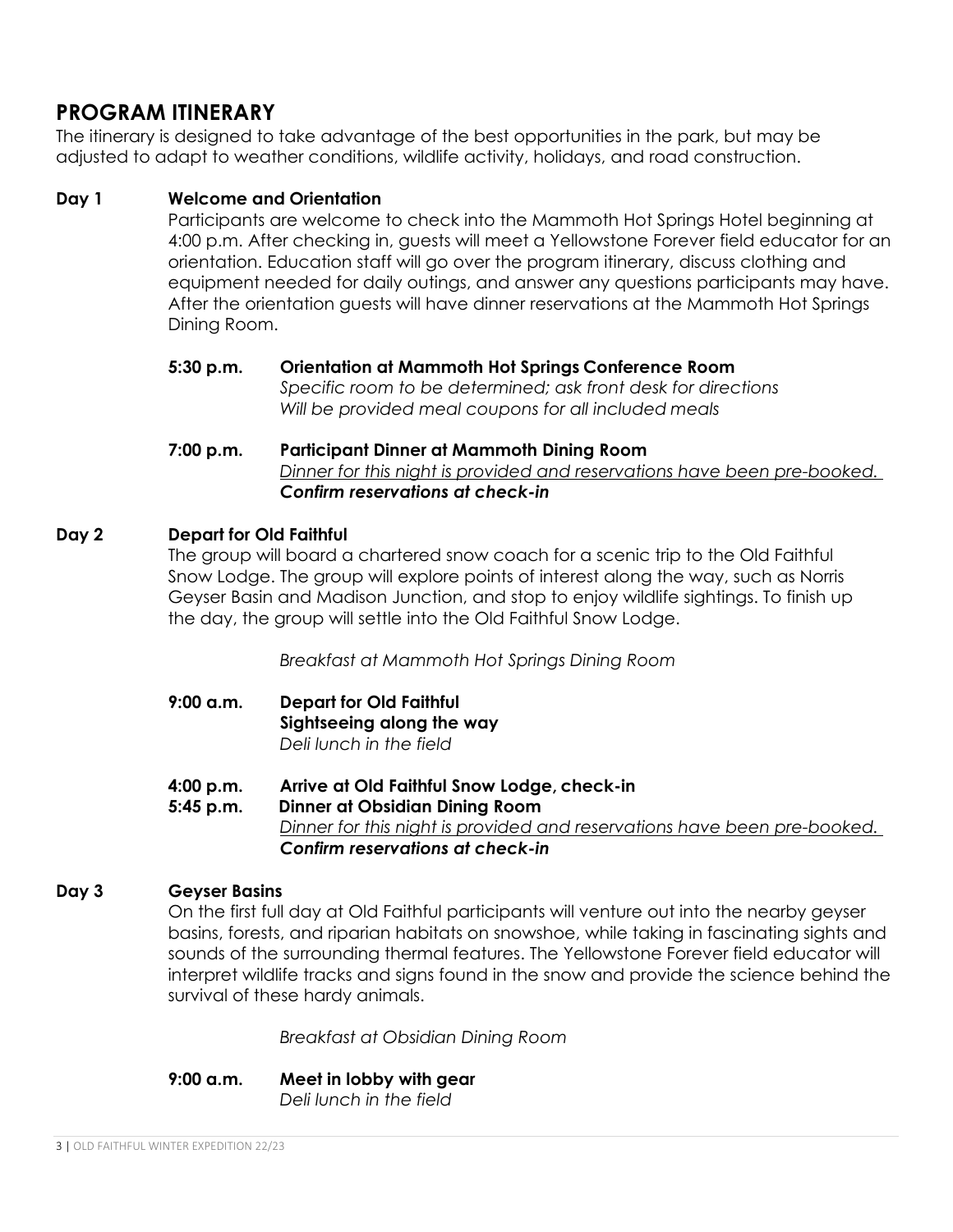## **3:00 p.m. Arrive at Old Faithful Snow Lodge**

**5:45 p.m. Dinner at Obsidian Dining Room**

Dinner for this night is provided and reservations have been pre-booked.

### **Day 4 The Grand Canyon of the Yellowstone**

Participants will board a chartered snowcoach for a full day excursion to the spectacular Grand Canyon of the Yellowstone. Along the way a field educator will provide stories and information about Yellowstone's vast natural and cultural history. Once at the Grand Canyon of the Yellowstone, visitors will experience the incredible views of the famed waterfall and canyon, while snowshoeing.

*Breakfast at Obsidian Dining Room* 

**8:30 a.m. Meet in lobby with gear Board snowcoaach and depart for Grand Canyon of the Yellowstone Sightseeing along the way**  *Deli lunch in the field* 

**6:00 p.m. Return to Old Faithful Snow Lodge 7:00 p.m. Dinner at Obsidian Dining Room** Dinner for this night is provided and reservations have been pre-booked.

### **Day 5 Return to Mammoth Hot Springs**

This is the last full day on the program. For this final program day, the group will return to Mammoth Hot Springs Hotel via snowcoach.

*Breakfast at Obsidian Dining Room* 

- **9:00 a.m. Meet in lobby with gear Depart for Mammoth Hot Springs Sightseeing along the way**  *Deli lunch in the field*
- **4:00 p.m. Return to Mammoth Hot Springs**
- **6:00 p.m. Dinner at Mammoth Hot Spring Dining Room** *Dinner for this night is provided and reservations have been pre-booked. Confirm reservations at check-in*

### **Day 6 Check Out and Departure**

*Breakfast at Mammoth Hot Springs Dining Room*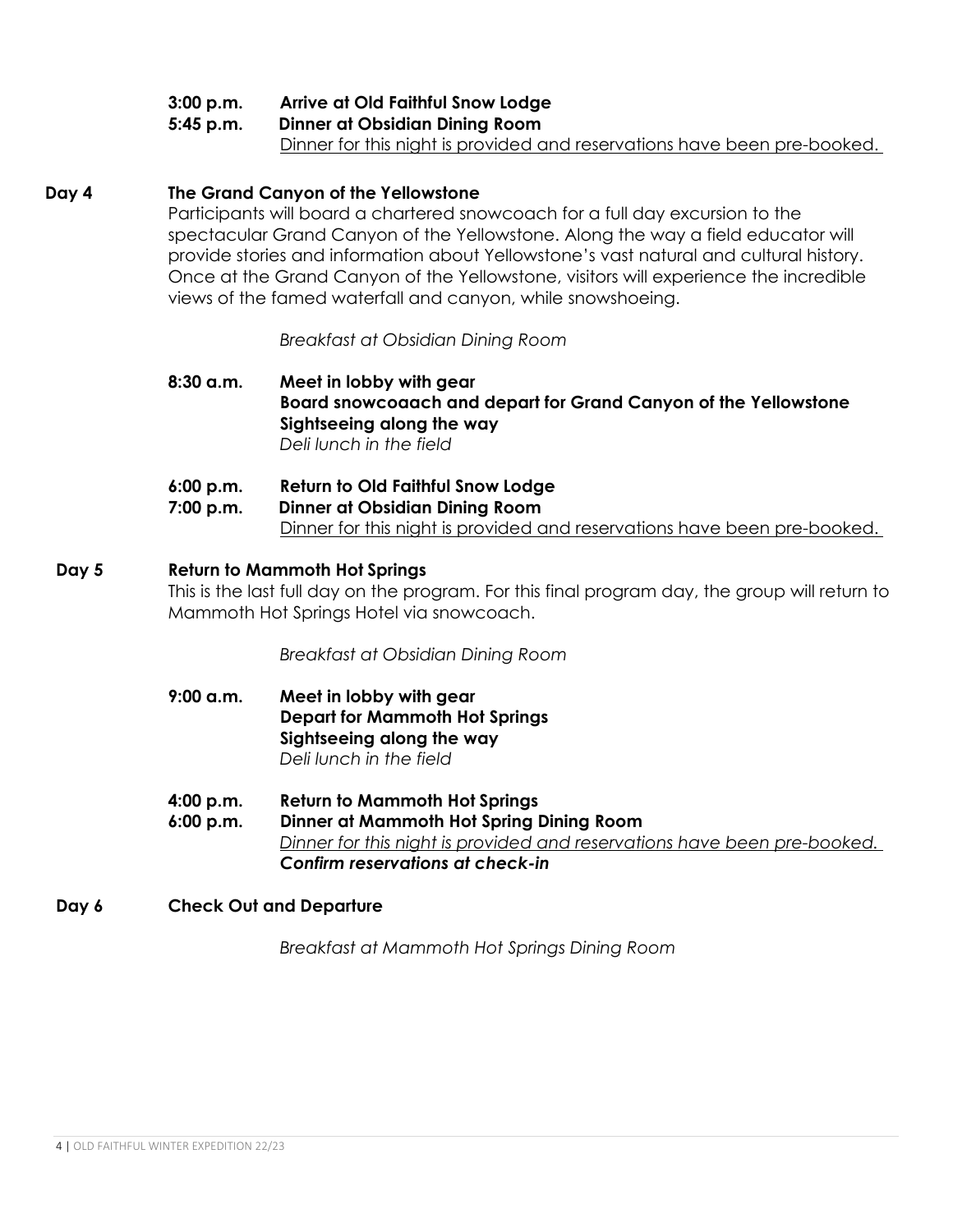# **ACTIVITY LEVEL**

## **How fit do you need to be?**

This program is rated *Level 2* on Yellowstone Forever's Activity Level Scale.

Participants should be prepared to hike or snowshoe up to 3 miles per day comfortably with elevation gains of up to 250 feet. Most activities will take place at elevations between 7,200 to 8,000 feet. Participants residing at lower elevations may want to arrive a day early to adjust to the altitude. To learn more about how specific medical conditions can be affected by Yellowstone's environment and our activities, please visit our site page on health information.

All field activities will be conducted as a group. If members of the group cannot participate in the day's activities, they need to let the educator know in advance.

**To participate in this program, each participant must fill out and sign a health questionnaire and assumption of risk waiver. Registrants receive a link to this form from Yellowstone National Park Lodges which is sent via e-mail. These forms must be completed and returned at least 30 days prior to the program start date.** 

# **CANCELLATION AND REFUND POLICY**

The following policies apply to Lodging & Learning packages. If you cancel:

- 60 days or more prior to the start of your package, 100% of your payment will be refunded.
- 30 days or more prior to the start of your package, 50% of your payment will be refunded.
- If you cancel with fewer than 30 days before the start of your program, your full payment will be forfeited.

Please call the Yellowstone National Park Lodges Reservations Office at 307.344.7311 to cancel.

**We recommend the purchase of travel insurance to help protect you against financial loss if you must cancel or interrupt your trip due to unforeseen circumstances.** 

# **WHOM TO CONTACT**

**For any questions, concerns, or additional information please contact the following:** 

- Reservations, lodging, food, and payment questions please contact Yellowstone National Park Lodges at reserve-ynp@xanterra.com 307-344-7311
- Program itinerary, health forms, and activity questions please contact Yellowstone Forever at institute@yellowstone.org or 406-848-2400 extension 3
- Road updates, park conditions, and general park information please contact Yellowstone National Park Service at https://www.nps.gov/yell/cont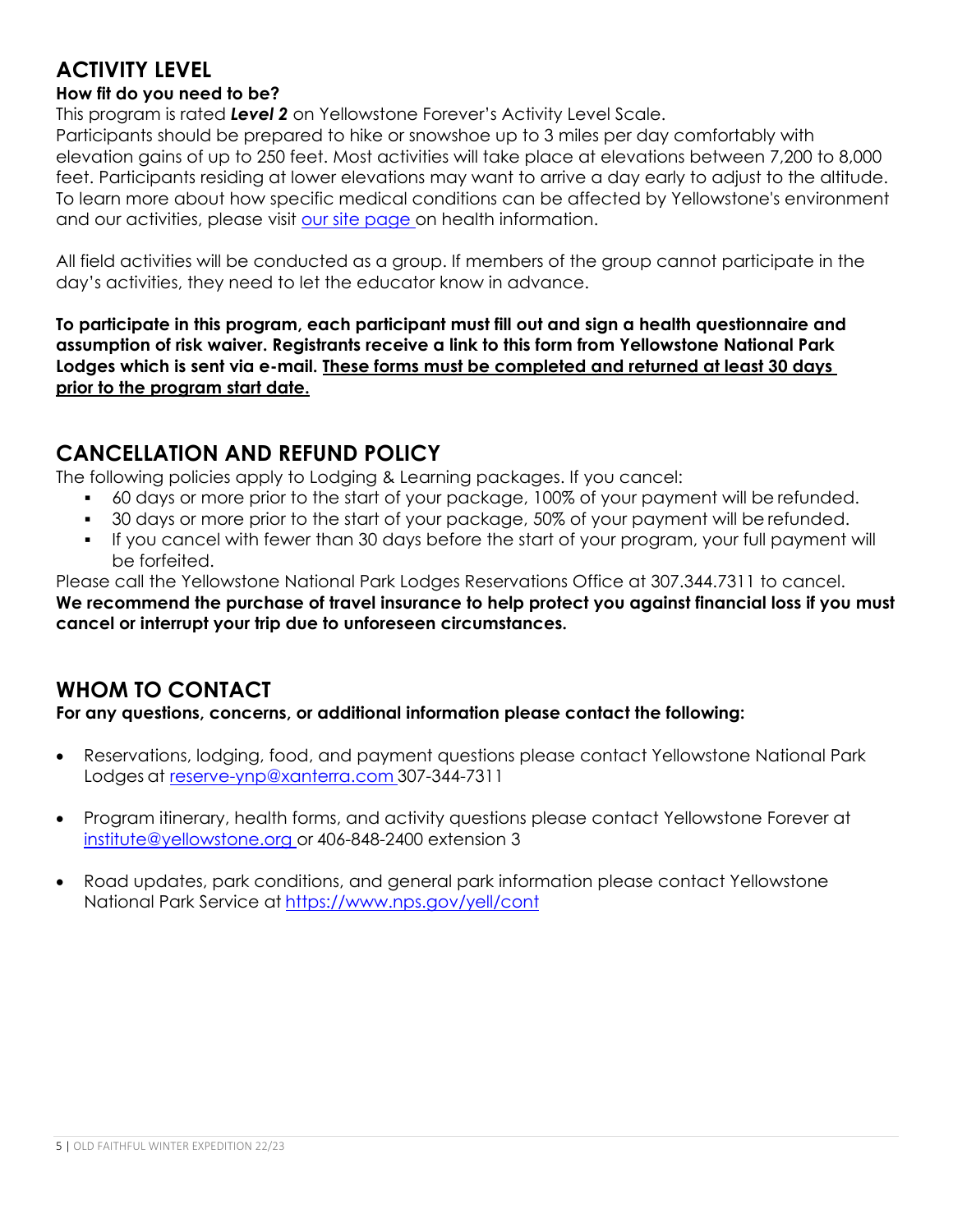# **COVID-19 HEALTH & SAFETY**

Yellowstone Forever continues to adopt appropriate sanitization measures as prescribed by the Centers for Disease Control and Prevention (CDC). Guests are encouraged to refer to this respected resource when making near-term travel plans.

Yellowstone Forever and Yellowstone National Park Lodges are in frequent contact with local authorities and partners such as county health departments and the National Park Service to continually monitor the situation on a regional level. Both entities are closely monitoring government policy changes, CDC guidelines, government mandates, and public health advancements, and will continue to make changes as necessary and appropriate to operations.

These protocols have been updated as of February 2022, please visit our website: https://www.yellowstone.org/covid-19-health-safety/ for up-to-date protocols and information

# **GENERAL EQUIPMENT & CLOTHING LIST**

Much of the program time will be spent outdoors, and participants should be prepared for a variety of mountain weather conditions and temperatures. Appropriate clothing, equipment, and footwear are important. Winter temperatures can range from below freezing in the mornings to 40°Fahrenheit in the afternoons. The layered use of garments for protection against the wind, sun, and temperature extremes should guide clothing choices.

## **\*The field educator will be carrying a first aid kit, bear spray, and emergency communication device.**

### **Equipment:**

- **Mask,** facial masks will be required to wear in all vehicles and where social distancing cannot be adhered to (see Covid-19 Health & Safety information above for up-to-date information)
- **Hand Sanitizer**
- **Daypack,** with enough capacity to carry extra clothes, water, lunch, camera, binoculars, etc.
- **Water bottle,** participants will receive a Nalgene water bottle as a gift during the program orientation. Guests should always keep a minimum of one quart of water on hand to facilitate proper hydration.
- **Sunglasses**
- **Sunscreen & Lip protector, chapstick**
- **Optics;** camera and binoculars

## **Clothing:**

- **Insulating underwear**, capilene, polypropylene, wool, or similar wicking fabric
- **Mid-weight insulating layer**, a light synthetic fleece or wool shirt/pullover
- **Heavyweight insulating layer,** wool, down, or heavy-weight fleece jacket
- **Waterproof and windproof outer layer,** lightweight and breathable, jackets and pants
- **Short-sleeve shirt,** synthetic wicking shirts are ideal
- **Pants,** synthetic hiking pants jeans are not recommended
- **Hats**, an insulating hat for cool weather
- **Gloves,** lightweight glove liners and a pair of wool/fleece gloves or mittens
- **Socks,** specifically designed for hiking, that wick moisture
- **Insulated boots** must have water repellent layers outside, thick insulation inside, and be large enough to fit over thick socks. Tight boots are the surest way to get painfully cold feet. Soles with proper traction or traction devices (i.e. Yaktrax) are essential for icy conditions. General hiking boots will not provide adequate insulation or traction in most cases.
- **Off-duty shoes**, sandals, athletic shoes, or other leisure footwear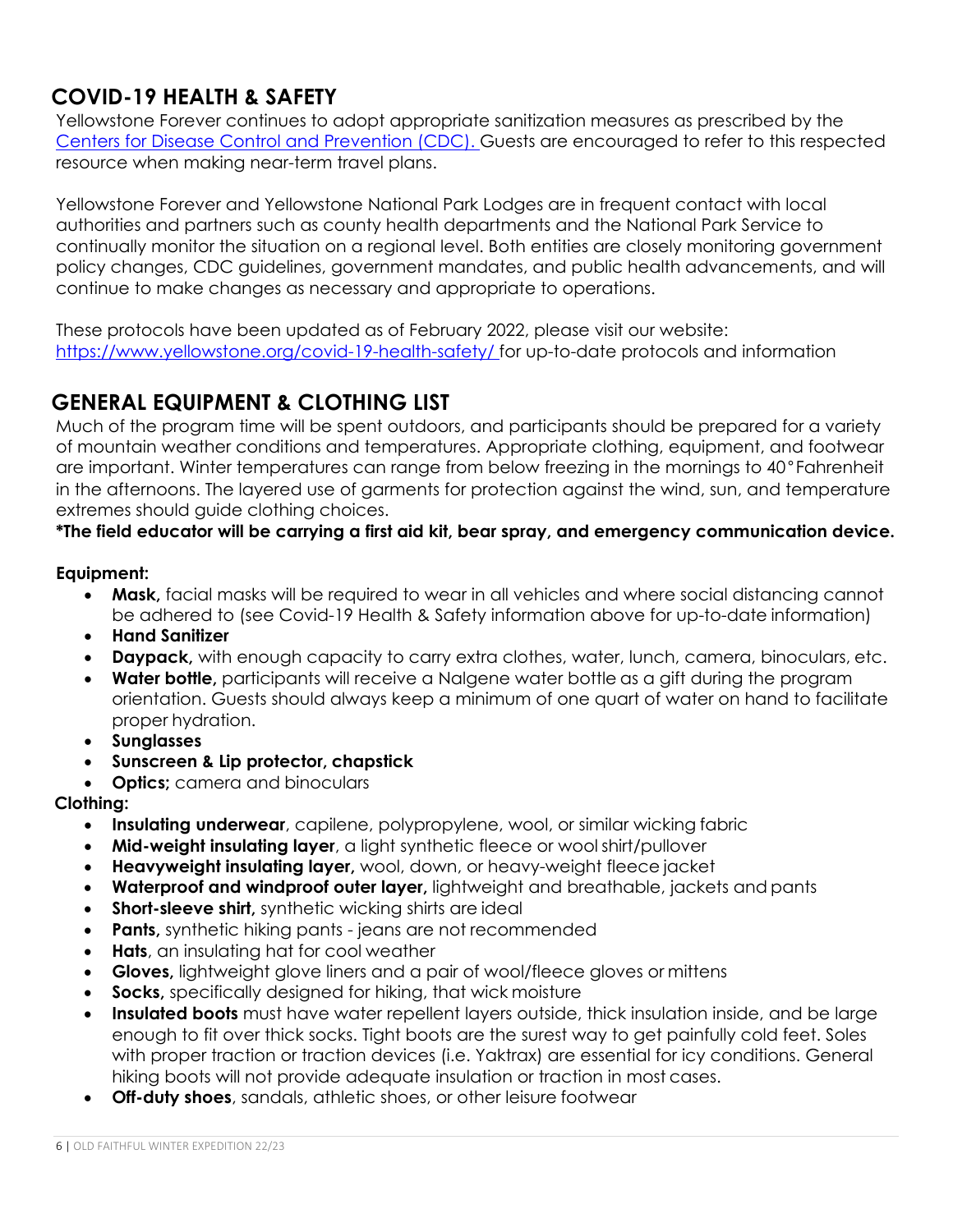# **SUGGESTED READING**

No prior reading is required, but participants might enjoy the following publications, that complement the program. Some of the publications are available at Yellowstone Forever's online store at shop.yellowstone.org Yellowstone Forever supporters receive a 15% discount and proceeds directly support the park.

- *Searching for Yellowstone: Ecology and Wonder in the Last Wilderness.* Schullery, P. 1999. Houghton Mifflin Co.
- *Decade of the Wolf.* Smith, D. and Ferguson, G. 2005, Lyons Press.
- *Winter World: The Ingenuity of Animal Survival.* Heinrich, Bernd. 2009. Harper Perennial.
- *Yellowstone Has Teeth.* Ambler, Marjane. 2013. Riverbend Publishing

# **ABOUT YELLOWSTONE FOREVER**

### **Park Stores**

Yellowstone Forever park stores feature more than 900 books, maps, and videos to help participants plan their visit, along with a wide selection of shirts, hats, and other logo items. Yellowstone Forever supporters receive a 15% discount on merchandise online or at any of the locations in and around Yellowstone. Proceeds directly support Yellowstone.

Visit: shop.yellowstone.org

### **Supporter Program**

Yellowstone Forever supporters directly fund visitor education and park preservation. Benefits include:

- Seasonal lodging discounts throughout Yellowstone National Park.
- 15% discount on merchandise at all Park Stores locations, including the online store, Yellowstone National Park Lodges gift shop and Yellowstone General Stores. Exclusions apply.
- Discounts at over 400 participating public land stores across the country. For a list of participating organizations visit: www.publiclandsalliance.org
- A library card for the Yellowstone Heritage and Research Center.

If participants are not yet a supporter of Yellowstone Forever, an introductory membership (one year) to Yellowstone Forever is included with the tuition. For more information, visit: yellowstone.org/donate.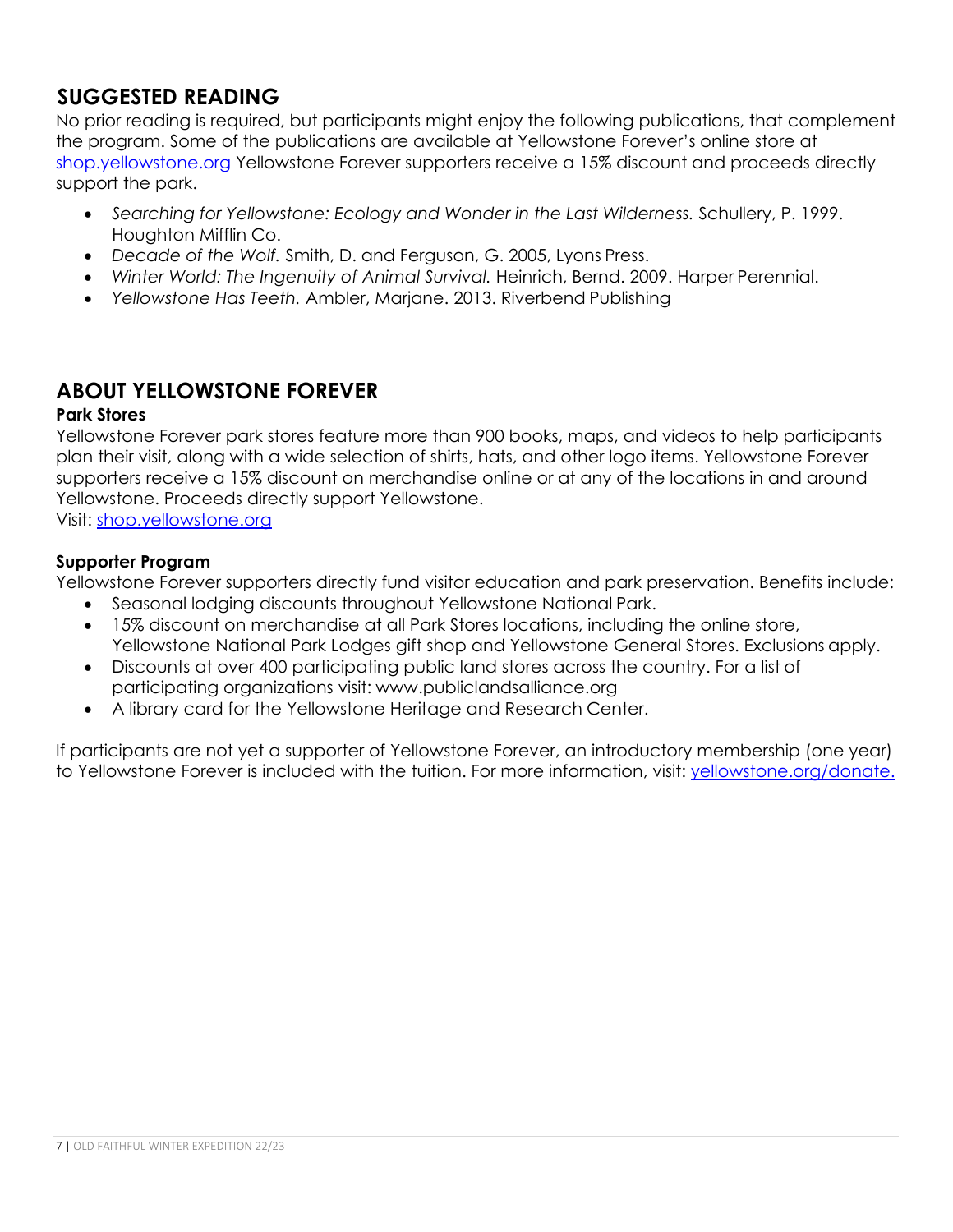# **CODE OF ETHICS**

Yellowstone Forever is committed to demonstrating a high standard of appropriate and ethical behavior in Yellowstone. As a participant on a Yellowstone Forever program, participants will adhere to the following Code of Ethics. In addition to the ethics highlighted below, the Yellowstone Forever abides by all National Park Service rules and regulations, in addition to practicing Leave No Trace guidelines for traveling responsibly in the wilderness.

**Observing wildlife:** Groups will do their best to have as little impact on wildlife as possible. Animals will be observed from a distance, using high-powered spotting scopes to help keep the group presence from affecting their behavior. Participants should not expect to get close-up photographs of wildlife. Yellowstone Forever adheres to National Park Service regulations by keeping a minimum distance of 25 yards from bison, elk, bighorn sheep, deer, moose, coyotes, and nesting birds and 100 yards from bears and wolves. Wildlife will not be enticed with food, animal calls, or any actions that change their behavior.

Leave what you find: It is illegal to remove natural or cultural artifacts (plants, animals, bones, rocks, etc.) from Yellowstone. Yellowstone Forever educators have permission from the National Park Service to manipulate plants, rocks, bones, etc. for educational purposes and will return them to their natural positions and locations.

**General etiquette:** Yellowstone Forever groups will be considerate of other visitors and respect the quality of their experience. Voices and vehicle sounds carry great distances and affect both wildlife and people—remaining silent or very quiet while watching wildlife lets the sounds of Yellowstone (including wolf howls) prevail.

**Roads and vehicles:** Expect wildlife on the road, and drive at or below the posted park speed limits. When stopping to observe wildlife or other park features, Yellowstone Forever field educators will move vehicles entirely off the road. If there is no safe pullout available, educators will drive to the next safe place and walk back to observe the wildlife. Yellowstone Forever will not stop in the middle of the road and should a traffic jam develop because of the group's activities, the activity will cease.

**Properly dispose of waste:** Participants will pack out all trash, leftover food, and litter. Field Educators will discuss techniques for properly disposing of human waste in the field.

**Traveling lightly:** When hiking or walking in Yellowstone, groups will use existing trails and boardwalks. Hikers will follow appropriate techniques when walking off-trail - walking around muddy or wet places in the trail increases erosion and negatively affects the resource; proper equipment is essential to hiking ethically. Participants should come adequately prepared with the equipment listed for the program and should expect to walk through mud, snow, or puddles in the trail.